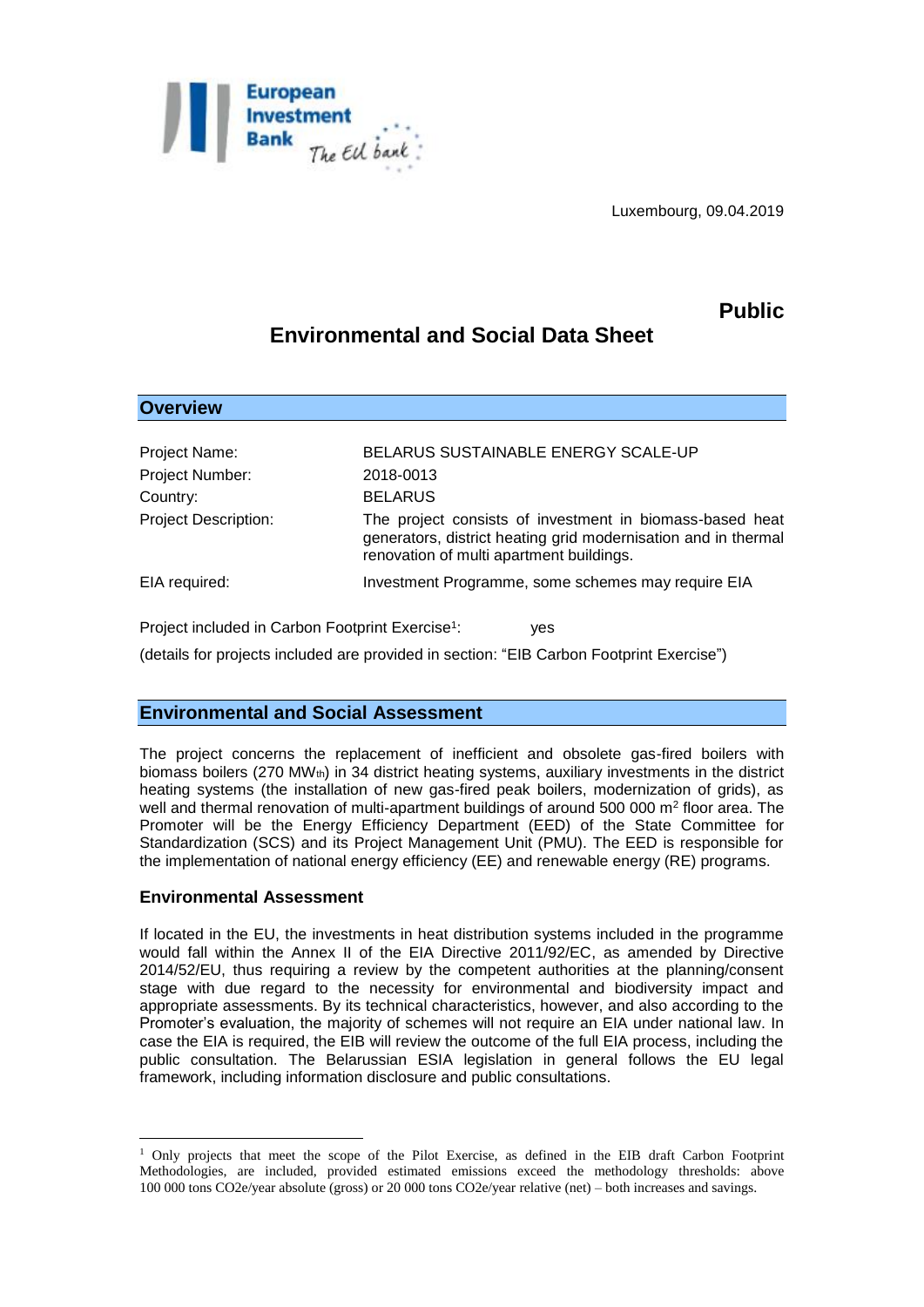

#### Luxembourg, 09.04.2019

The project is not expected to have a significant negative impact on the environment. Appropriate mitigation measures will be implemented to minimise investments' impacts during construction and operation. Minor negative impacts during construction are expected. The operation of the biomass-fired boilers and gas-fired peak boilers will result in some, mostly airborne, emissions within the legal limits. Overall anticipated environmental and social impacts of the operation are deemed positive. Minor negative impacts will be compensated by social and environmental benefits - more efficient heat supply, reduced environmental pollution and improved quality of life.

The project has very strong  $CO<sub>2</sub>$  mitigation potential because of the investments in biomass boilers replacing gas-fired units, the investments in the DH system emitting less  $CO<sub>2</sub>$  than the individual heating systems in buildings and because of the investment in the thermorenovation of multi-apartment buildings.

### **Other Environmental and Social Aspects**

The Promoter is experienced in environmental management and assessment and has the capacity to mitigate the impacts of its activities to an acceptable level. During the implementation of the project, the Promoter will follow the Environmental and Social Management Framework developed for this investment.

## **EIB Carbon Footprint Exercise**

The project's absolute emissions amount to 70 000 t of  $CO<sub>2</sub>$  per year. The estimated emission savings due to the project are expected to reach 225 000 t of  $CO<sub>2</sub>$  per year. For the annual accounting purposes of the EIB Carbon Footprint, the project emissions will be prorated according to the EIB lending amount signed in that year, as a proportion of project cost.

### **Conclusions and Recommendations**

The Bank reviewed the environmental and social capacity of the Promoter including its organisation, processes and procedures, and deemed them to be good. Based on the information available, the Project is expected to have negligible residual impacts and thus is acceptable for Bank financing from an environmental and social perspective.

- 1. 12 month after contract signature, the Promoter will deliver to the Bank, for Bank's review and to the Bank's satisfaction, an analysis of the past 5 years and of the current situation in Belarus concerning accidents resulting from forestry operations (timber and primary processing). The study will include the mortality rate, number of injuries, number of days of work interruption and also suggested mitigation measures (equipment, procedures, trainings, etc.) trends of casualties, and stakeholder engagement among other issues.
- 2. To the extent possible, the Promoter will ensure that the biomass purchased for heat generation will be of high quality including its moisture content preferably below 40% and standard size.